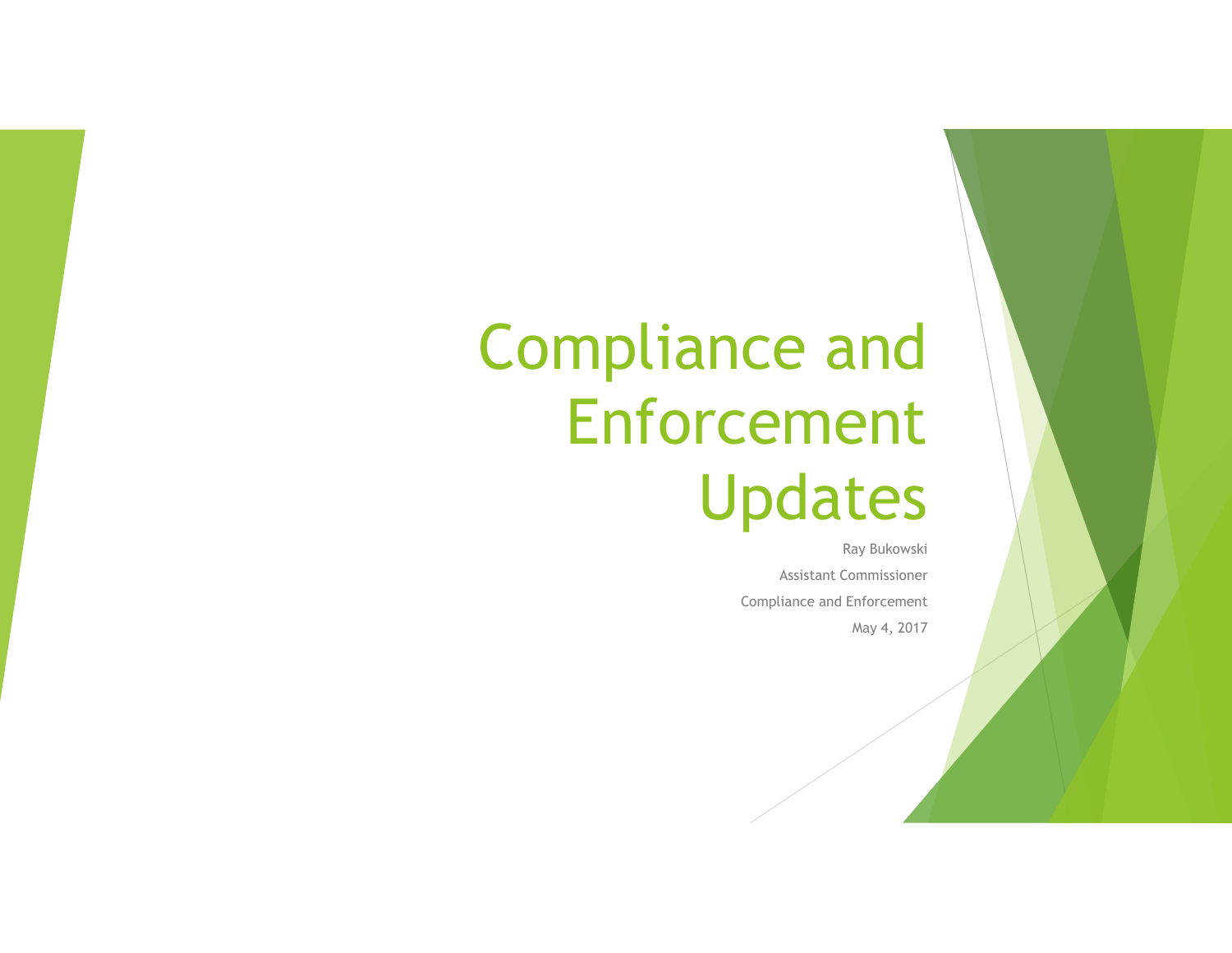#### Reorganization

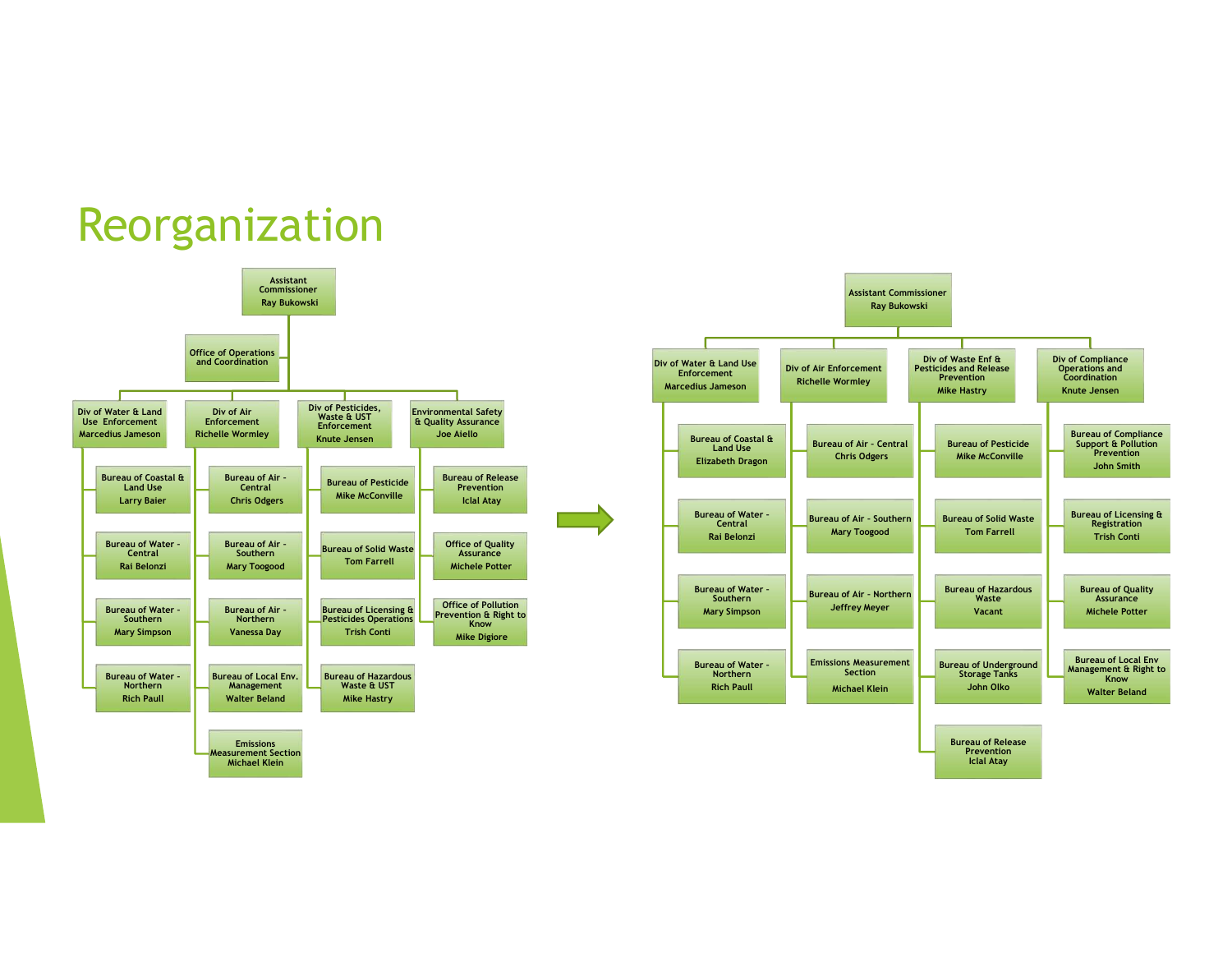### Gains Realized From Reorganization



- Reevaluated existing processes integrated new technologies
- Returning Personnel to the Field

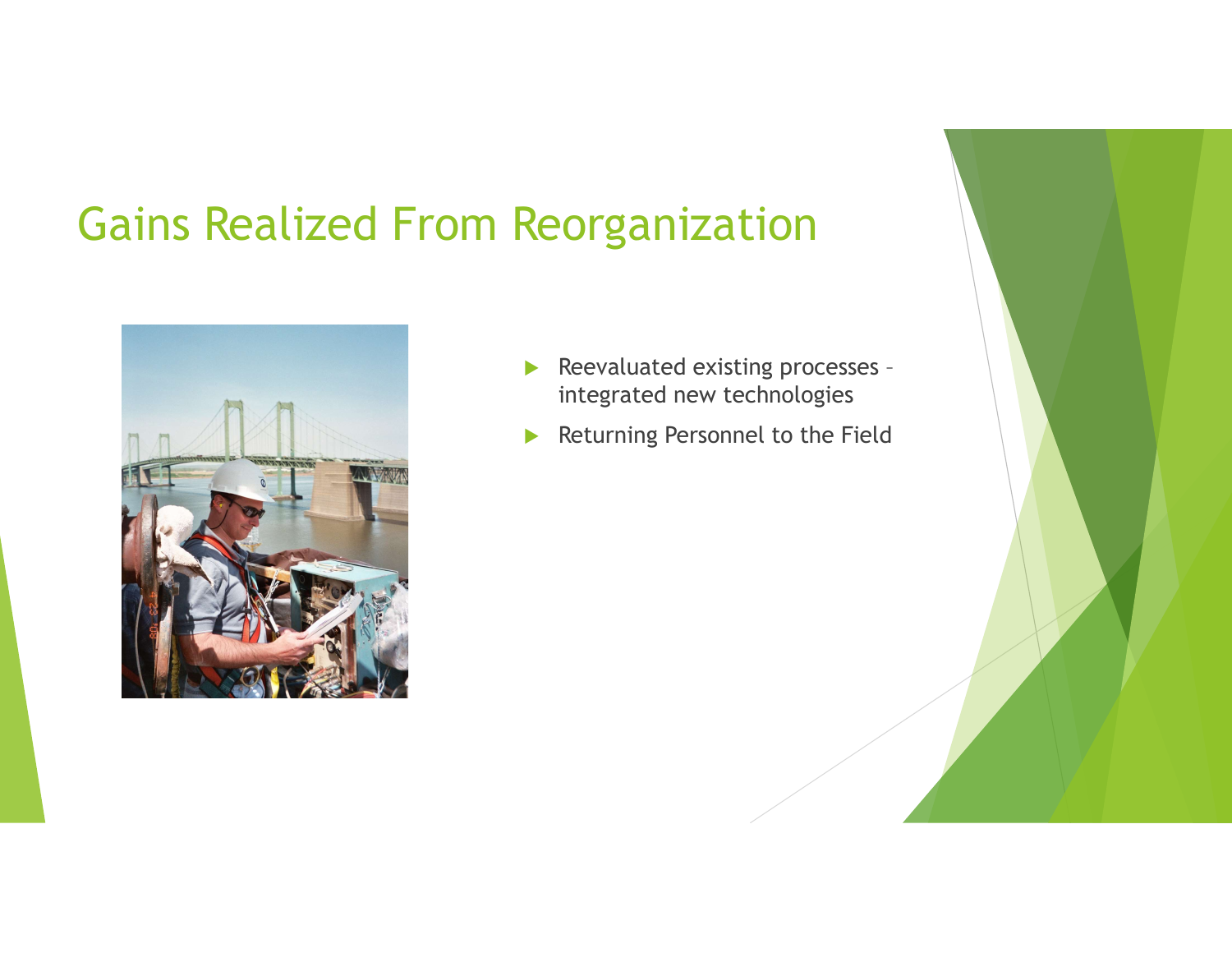### Resolving Issues

- Multiple Pathways to Resolution
	- **Traditional Enforcement**
	- Compliance Assistance
- **Focus on Outcomes & Environmental Improvements**
- **Multimedia Approach**

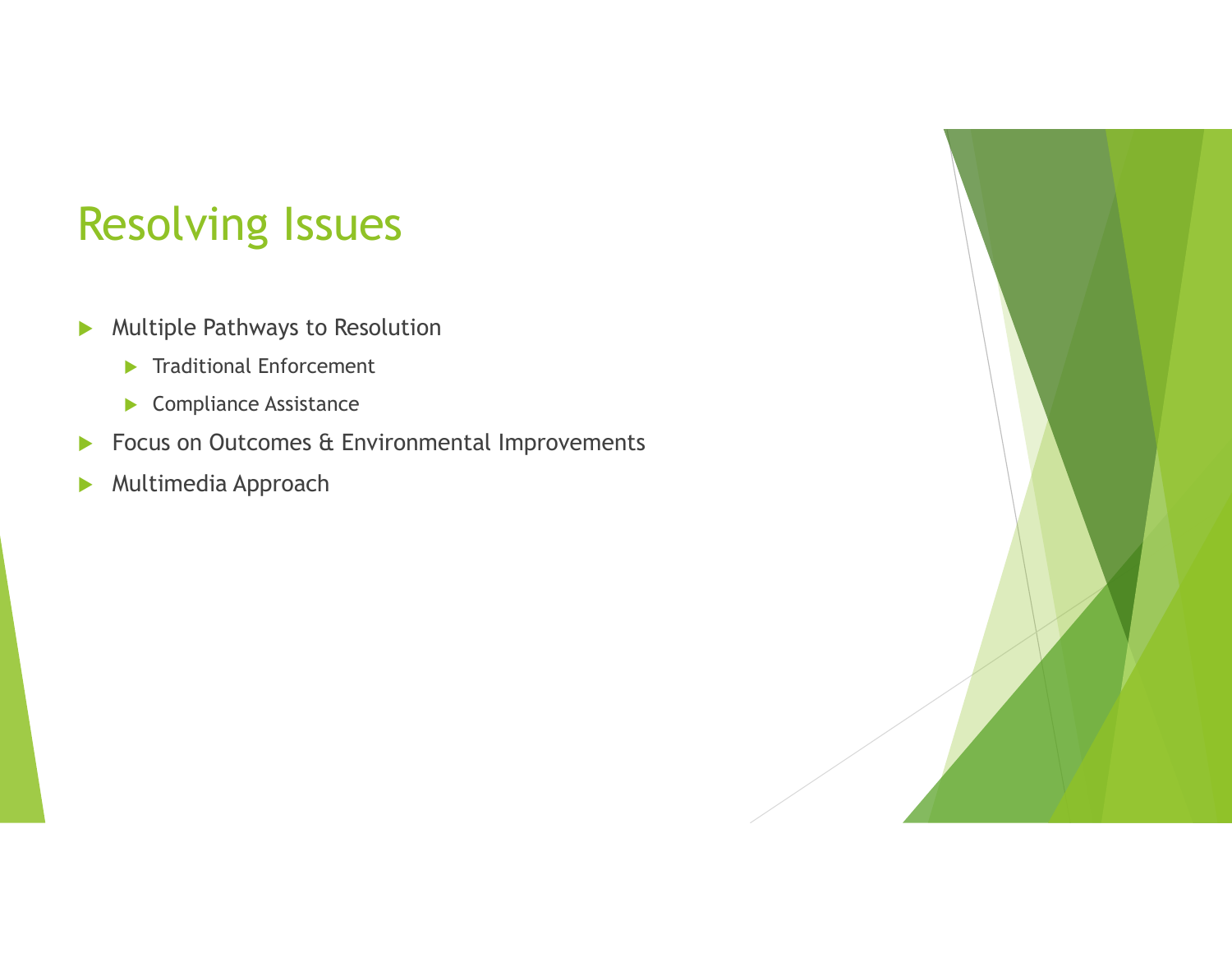### **SOlving issues - Enforcement**<br>
Mastewater Treatment Plant<br>
Mastewater Treatment Plant<br>
Mastewater Treatment Plant<br>
Multiple Joint Inspections - Air & Water<br>
vetermined and Facilitated a Viable Solution<br>
educing Burden to Solving issues - Enforcement<br>
Vastewater Treatment Plant<br>
Vdor Complaints Started September 2015<br>
Nultiple Joint Inspections - Air & Water<br>
vetermined and Facilitated a Viable Solution<br>
educing Burden to Surrounding Commu

- **Wastewater Treatment Plant**
- **Dealing Complaints Started September 2015**
- 
- ▶ Determined and Facilitated a Viable Solution Vastewater Treatment Plant<br>
Ndor Complaints Started September 2015<br>
Nultiple Joint Inspections - Air & Water<br>
etermined and Facilitated a Viable Solution<br>
educing Burden to Surrounding Community<br>
▶ Complaint History:<br>
▶ 2
- Reducing Burden to Surrounding Community
	- Complaint History:
	-
	-
	-

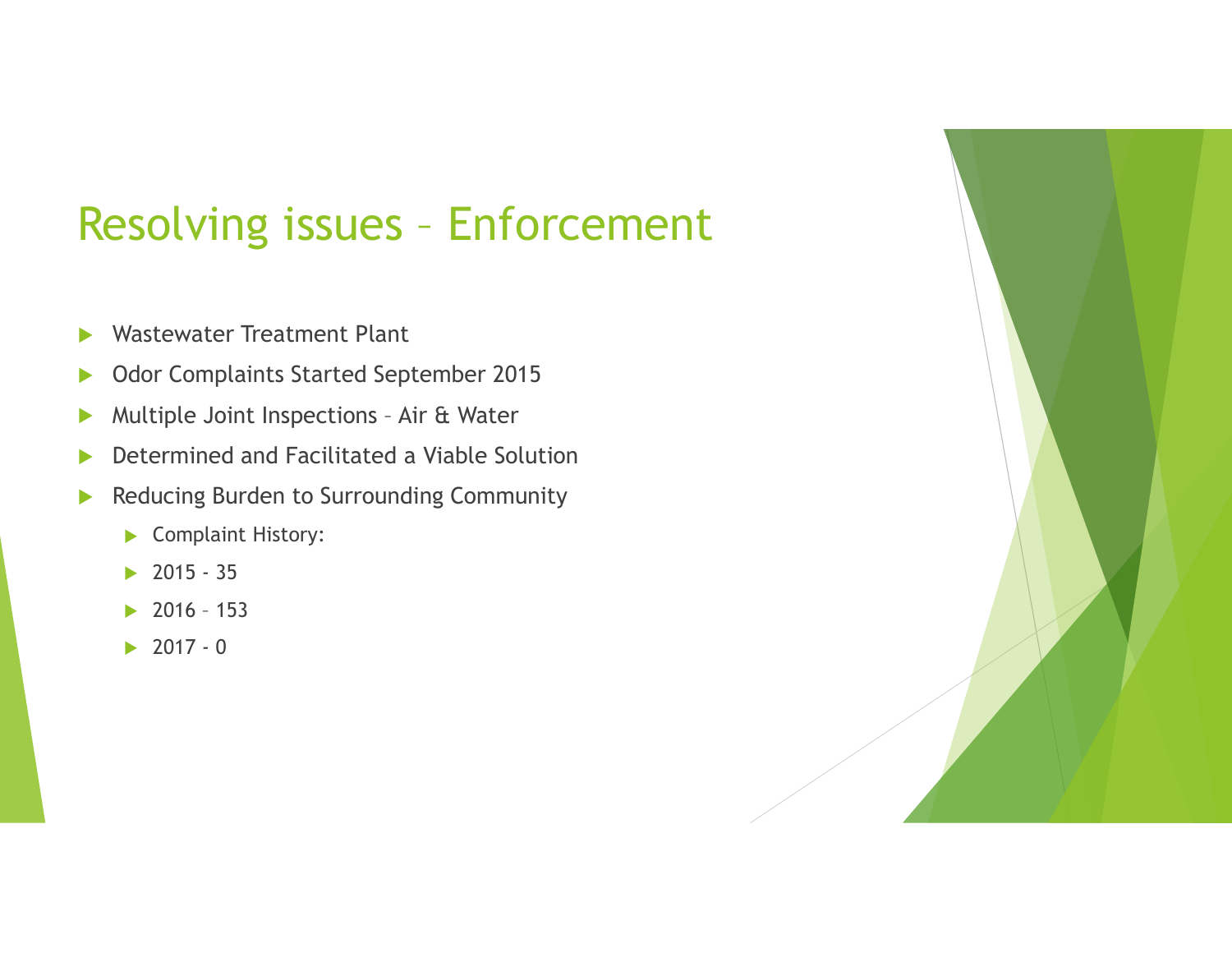## Resolving issues - Compliance Assistance Compliance Assistance<br>
Proactive – Preventing occurrences of noncompliance<br>
→ Building Relationships<br>
→ Facilitating Environmental Fixes



- 
- Building Relationships
- **Facilitating Environmental Fixes**

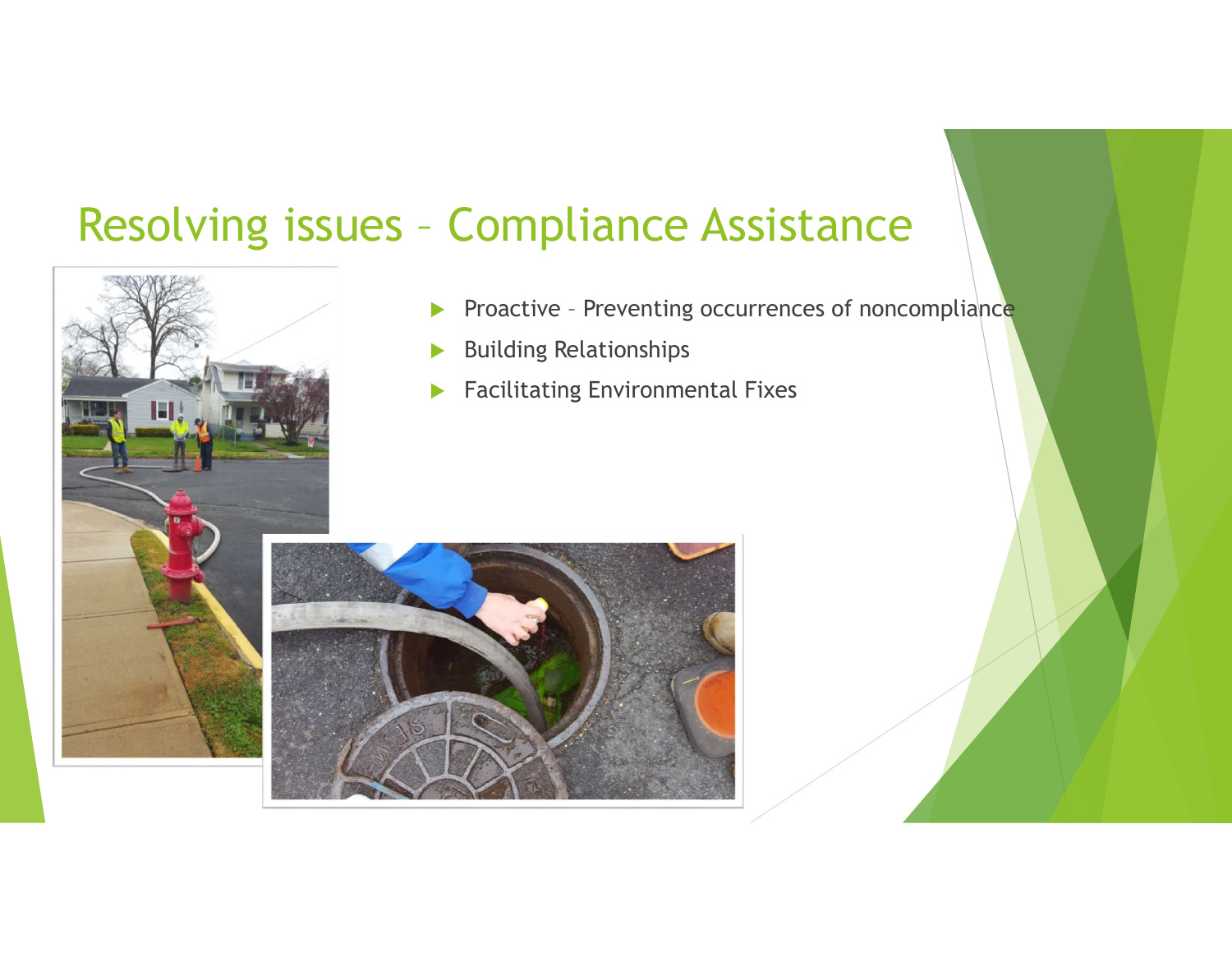### Supplemental Environmental Projects





- Come in all shapes and sizes
- **Entral Projects<br>
→ Come in all shapes and sizes<br>
→ Beyond Compliance Environmental<br>
Gains<br>
→ Currently Revising our Policy<br>
→ Enception News Derived Images** Gains **Expanding Nexus – Regional Impacts<br>
Expanding Nexus – Regional Impacts<br>
Expanding Nexus – Regional Impacts<br>
Expanding Nexus – Regional Impacts<br>
Expanding Nexus – Regional Impacts**
- **Currently Revising our Policy**
-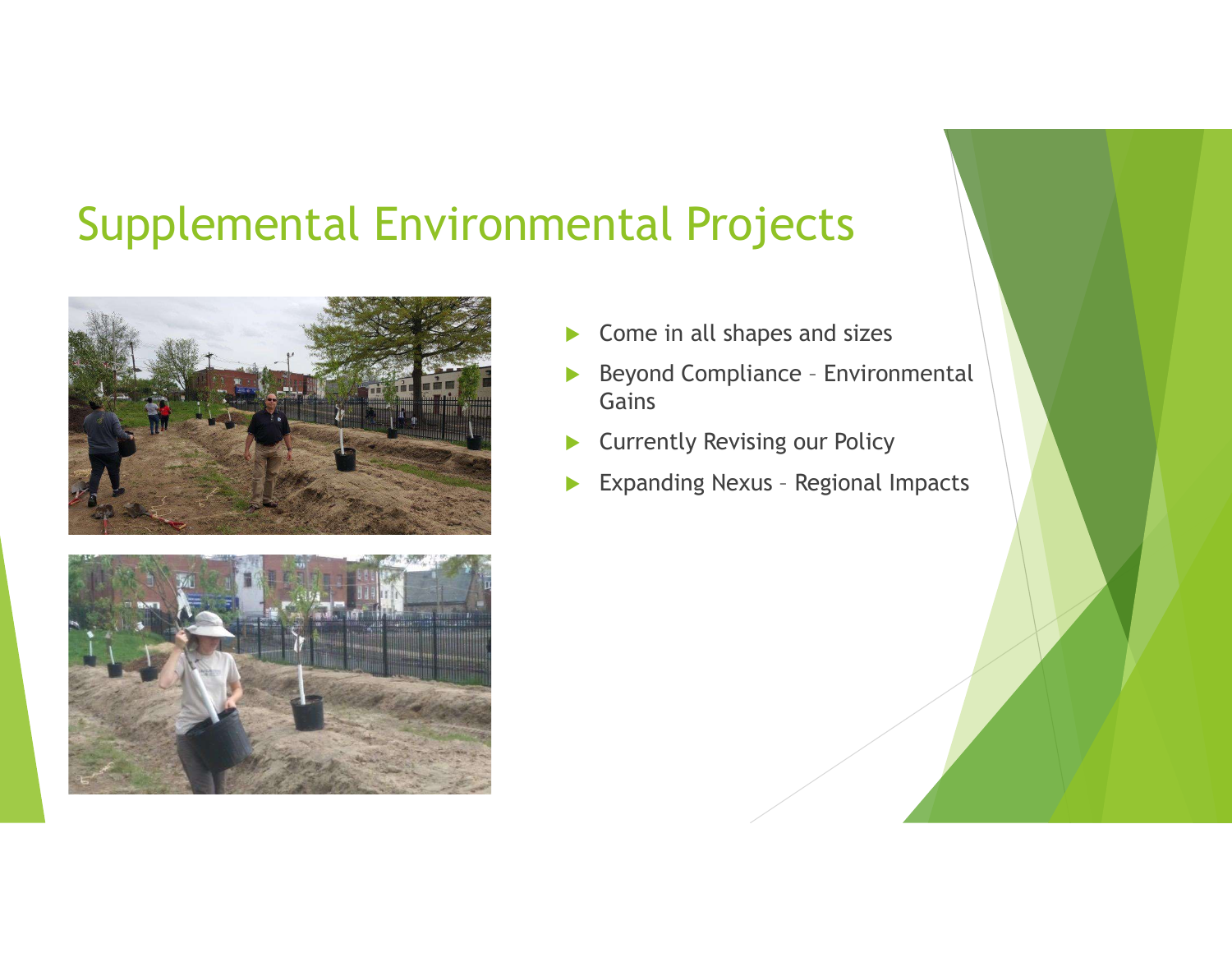### Initiatives - Don't Waste Our Open Space





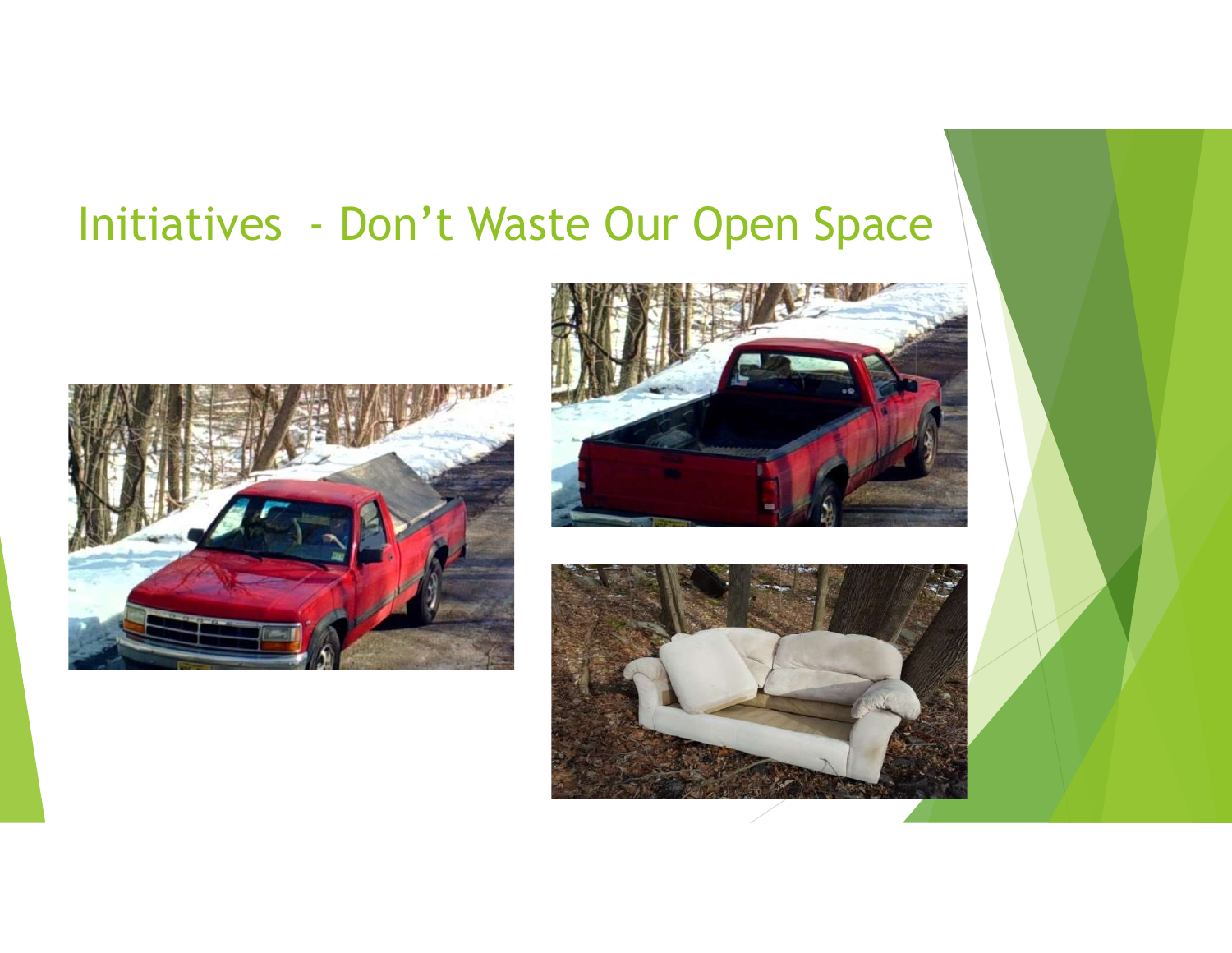# Initiatives – Water Enforcement Team